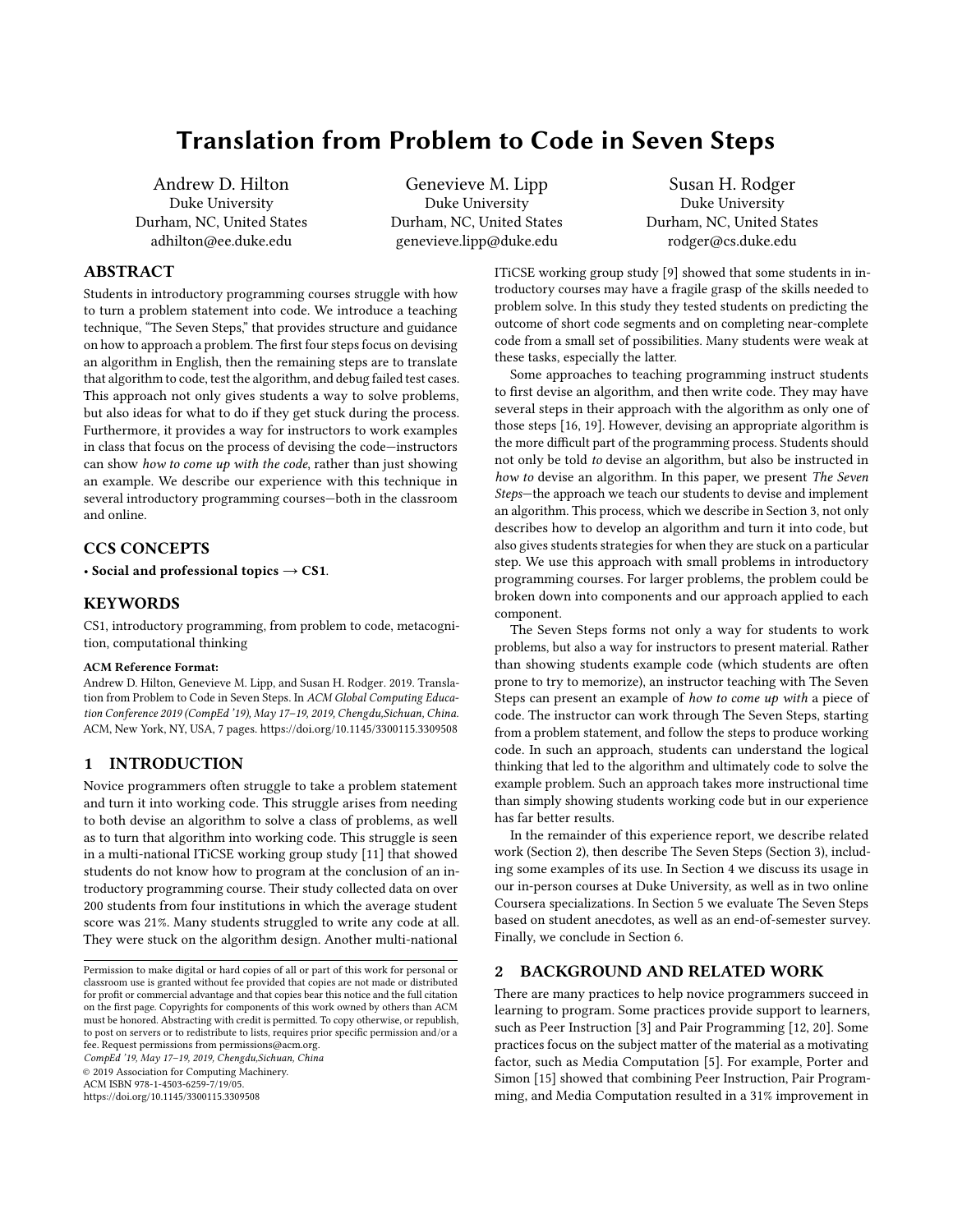<span id="page-1-1"></span>

Figure 1: Diagram of The Seven Steps

retention of students in their CS1 course. Some practices provide a programming environment that aids the programmer in creating the code, such as the drag-and-drop interface in Alice [\[18\]](#page-6-10) and Scratch [\[14\]](#page-6-11). Some practices focus on providing an environment for debugging the code, such as the program visualization tool Python Tutor [\[4\]](#page-6-12). All of these practices help the novice programmer in some way, but not in understanding how to develop an algorithm from a problem statement.

Problem solving in the context of introductory programming can be defined in many ways, and we list four such ways. First, computational thinking [\[21\]](#page-6-13) includes the core concepts of abstraction, algorithmic thinking, decomposition, and generalization and pattern recognition—different meanings of it were discussed in two workshops [\[7,](#page-6-14) [8\]](#page-6-15). Second, Problem-Based Learning (PBL) was adapted to computer programming [\[13\]](#page-6-16) with group work PBL sessions that involved seven steps: 1) examination of the case, 2) identification of problem, 3) brainstorming, 4) sketching explanatory model, 5) establishing learning goals, 6) independent studying, and 7) discussion. Third, the ITiCSE Working group [\[11\]](#page-6-1) defined problem solving as the learning objectives for their assessment in a five-step process: 1) abstract the problem from its description, 2) generate sub-problems, 3) transform sub-problems into sub-solutions, 4) re-compose, and 5) evaluate and iterate. These three methods are very abstract. We were interested in defining concrete steps that students could more easily follow.

A fourth approach to problem solving in introductory programming is metacognition, being aware of and understanding one's own thought processes. In [\[10\]](#page-6-17) the authors give explicit instructions on problem solving in stages that involve reinterpreting the problem, searching for similar solutions, evaluating those solutions and then implementing a solution. Our approach is different in that four of our seven steps focus on working out an algorithm with a sequence of small problems solvable by hand.

# <span id="page-1-0"></span>3 THE SEVEN STEPS

Because many students do not have much experience thinking about how they solve problems (they just do), we introduce The Seven Steps, shown in Figure [1](#page-1-1) to give them a framework for thinking about solving a programming problem. Here is a summary of the explanation we give students:

Step 1: Work an example yourself. The first step is to work an example yourself by hand. If you cannot yet do that, it means either that you need to further specify the problem or that you need domain knowledge.

Step 2: Write down exactly what you just did. The next step is to write down the details of how you worked the problem by hand in Step 1. If you get stuck on this step because you "just knew it," you should try a more complex example that you cannot just solve by inspection.

Step 3: Generalize. Once you have worked at least one example by hand and written down the process, you can begin to generalize. Why did you do something a certain number of times? Where did you start? When did you stop? It is often necessary to have worked several examples by hand to generalize well. In fact, if you have trouble with this step, you should repeat Steps 1 and 2 on different instances of the problem.

Step 4: Test your algorithm. Now that you have a draft of a generalized algorithm, apply it to a new instance of the problem, and see if you get the correct answer. This is essential for catching generalization mistakes. Finding mistakes before translating to code avoids wasting time. You can go back to Step 3 if you identify a generalization mistake.

Step 5: Translate to code. Steps 1–4 can be done with pencil and paper and are independent of language. For Step 5, you need to know the syntax of a language and how to translate parts of the algorithm, such as counting or decision-making constructs. It is often helpful to start with your algorithm steps as comments before you write any code. If any of the lines in your algorithm do not immediately translate into one or two lines of code, they should be abstracted out into their own function: make a good name for the function, call it here, and make yourself a note about what it does. After you finish translating this algorithm, go implement that function. That function is itself a programming problem (for which you wrote the problem statement), so use The Seven Steps.

Step 6: Test. Another round of testing is important because you could have a correct algorithm and still have made mistakes in the implementation in code. You also can have the computer run many more test cases more quickly than you can do them by hand. Testing is the act of finding bugs, and you want to find as many as you can by writing a robust set of test cases. While it is not possible to know for certain that your program is correct, you can become more and more certain with good testing.

Step 7: Debug. Debugging is the act of fixing bugs you identified in the testing stage. Once you've identified a problem, you need to figure out if the issue is with the algorithm or code implementation and go back to Step 3 or Step 5, respectively. We teach debugging by the scientific method, rather than ad hoc, as many students would do otherwise.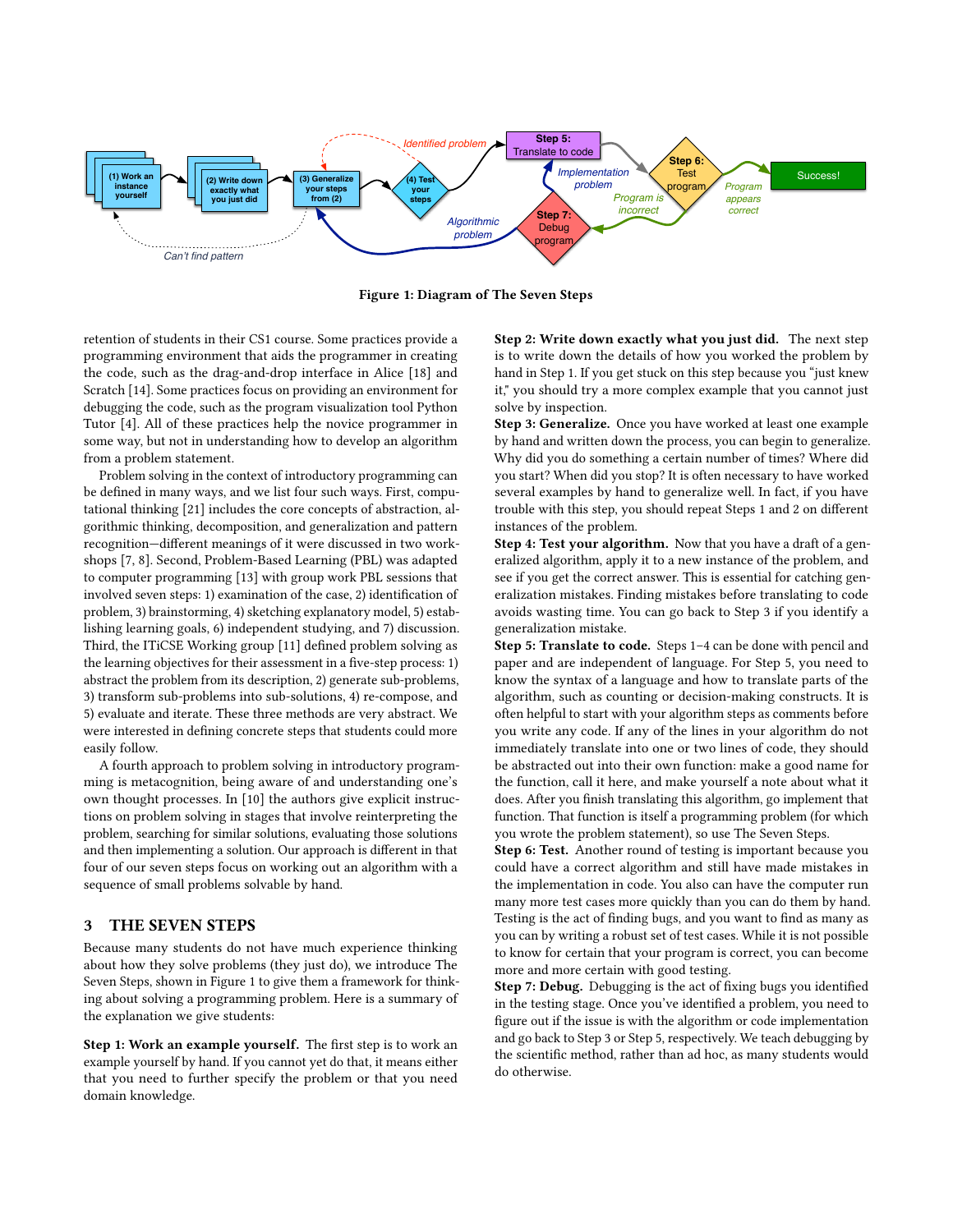<span id="page-2-0"></span>

## Write down exactly how you solved the problem:

- (1) Computed  $\sqrt{1^2 + 8^2} = 8.06$ <br>(2) Started with best choice of
- (2) Started with best choice of (2, <sup>7</sup>)
- (2) Started with best choice of (<br>
(3) Computed  $\sqrt{9^2 + 6^2} = 10.82$ <br>
(4) Compared 10.82 to 8.06–8.0
- (4) Compared 10.82 to 8.06—8.06 is smaller
- (5) Computed  $\sqrt{7^2 + (-1)^2} = 7.07$ <br>(6) Compared 7.07 to 8.06–7.07 is
- (6) Compared 7.07 to 8.06—7.07 is smaller
- (7) Updated best choice to (8, <sup>−</sup>2)
- (8) Computed  $\sqrt{6^2 + (-5)^2} = 7.81$
- (9) Compared 7.81 to 7.07—7.07 is smaller
- (10) Computed  $\sqrt{(-4)^2 + (-4)^2} = 5.66$ <br>(11) Compared 5.66 to 7.07–5.66 is sm
- (11) Compared 5.66 to 7.07—5.66 is smaller
- (12) Updated best choice to  $(-3, -5)$ 
	- (13) Computed  $\sqrt{(-9)^2 + 1^2} = 9.06$ <br>(14) Compared 9.06 to 5.66–5.66 is
	- (14) Compared 9.06 to 5.66—5.66 is smaller
	- (15) Computed  $\sqrt{(-6)^2 + 7^2} = 9.22$ <br>(16) Compared 9.22 to 5.66–5.66 is
	- (16) Compared 9.22 to 5.66—5.66 is smaller
	- (17) Gave an answer of  $(-3, -5)$

(a) Step 1: Working this example by hand

#### (b) Step 2: Write down exactly what you did

#### Figure 2: Steps 1 and 2 of the closest point example

We give examples on how we teach with this technique from two courses at Duke University. ECE 551 is an intensive introductory programming course in C and C++, for graduate students in Engineering. CompSci 101 is an introductory programming course in Python, for undergraduates.

## 3.1 Example 1 from ECE 551

From ECE 551 we give an example of executing The Seven Steps for the closest point problem—finding the closest point in a set of points to a given point in the plane. We use this problem, as it not only illustrates many algorithm concepts but is useful in a wide variety of applications: from maps to tagging data based on similarity.

**Step 1.** We pick a set of points  $S$  and single point  $P$  and find which point in  $S$  is closest to  $P$ 

$$
S = \{(2, 7), (10, 5), (8, -2), (7, -6), (-3, -5), (-8, 0), (-5, 6)\} \tag{1}
$$
  

$$
P = (1, -1) \tag{2}
$$

We strongly encourage drawing a diagram. We also identify the domain knowledge needed to solve this problem, namely the Pythagorean theorem, rearranged into the distance formula:  $d = \sqrt{\Delta x^2 + \Delta y^2}$ .<br>By hand, we calculate the distance between each point in S and P.  $By$  hand, we calculate the distance between each point in S and P,<br>finding that  $(-3, -5)$  has a distance of 5.66, smaller than each of the finding that (−3, <sup>−</sup>5) has a distance of 5.66, smaller than each of the other distances calculated, and shown in Figure [2a.](#page-2-0)

Step 2. We write down exactly what we did in Step 1, with a focus on being precise and complete. See Figure [2b.](#page-2-0)

Step 3. We generalize the results from Step 2, recognizing some key patterns: the "compute" and "compare" lines come in pairs; updating the best choice only happens sometimes, and some lines only happen at the start and end.

The resulting algorithm is

Compute the distance from S\_0 to P--call it bestDist Start with best choice of S\_0

Count from 1 to the number of points in S exclusive, call each number i

Compute the distance from S\_i to P

If currDist is smaller than bestDist, Then update bestChoice to S\_i and

update bestDist to currDist Give an answer of bestChoice

Here is more explanation. Each compute uses  $\Delta x$  and  $\Delta y$  from point  $P$  to each point in  $S$ , so we generalize this to "Computed  $\sqrt{(S_i's \ x - P's \ x)^2 + (S_i's \ y - P's \ y)^2}$ , (call it curr Dist)." Each com-<br>parison always compares curr Dist to something. We realize that parison always compares currDist to something. We realize that we are implicitly keeping track of the bestDist, and the update only happens when currDist is smaller than bestDist.

Step 4. We tested this code for several inputs, including the corner case where there are zero points in S. This reveals a problem with the algorithm, so we add the line

If S is empty, give an answer of "no answer exists"

Steps 5–7. This example was used in the first part of ECE 551, before students learned to write code, so we only practiced Steps 1–4. Later in the course, when students are learning about pointers and arrays, we revisit this problem. The students work through the translation to code, building their understanding of these concepts and how they relate to the algorithm that was designed earlier.

### 3.2 Example 2 from CompSci 101

In CompSci 101, we use The Seven Steps to solve the following problem (from the TopCoder website [\[17\]](#page-6-18)). Given a word, translate it into a cryptic text message using the following rules. 1) If the word is only vowels, it is not changed. 2) If the word has at least one consonant, then write only the consonants that do not have another consonant immediately following them, and do not include any vowels. 3) Vowels are 'a', 'e', 'i', 'o', and 'u'.

Step 1. Work an example. The word is "please". We step through the word on paper, letter by letter, and end up with the result "ps". Step 2. Write down exactly what you did. 1) Word is "please". Create empty answer. 2) First letter is "p", consonant, no consonant before, include it, answer is "p". 3) Next letter is "l", consonant with consonant before it, do not include it. 4) Next letter is "e", vowel, do not include. 5) Next letter is "a", vowel, do not include. 6) Next letter is "s", consonant, vowel before, include, answer is "ps". 7) Next letter is "e", vowel, do not include. Our answer is "ps".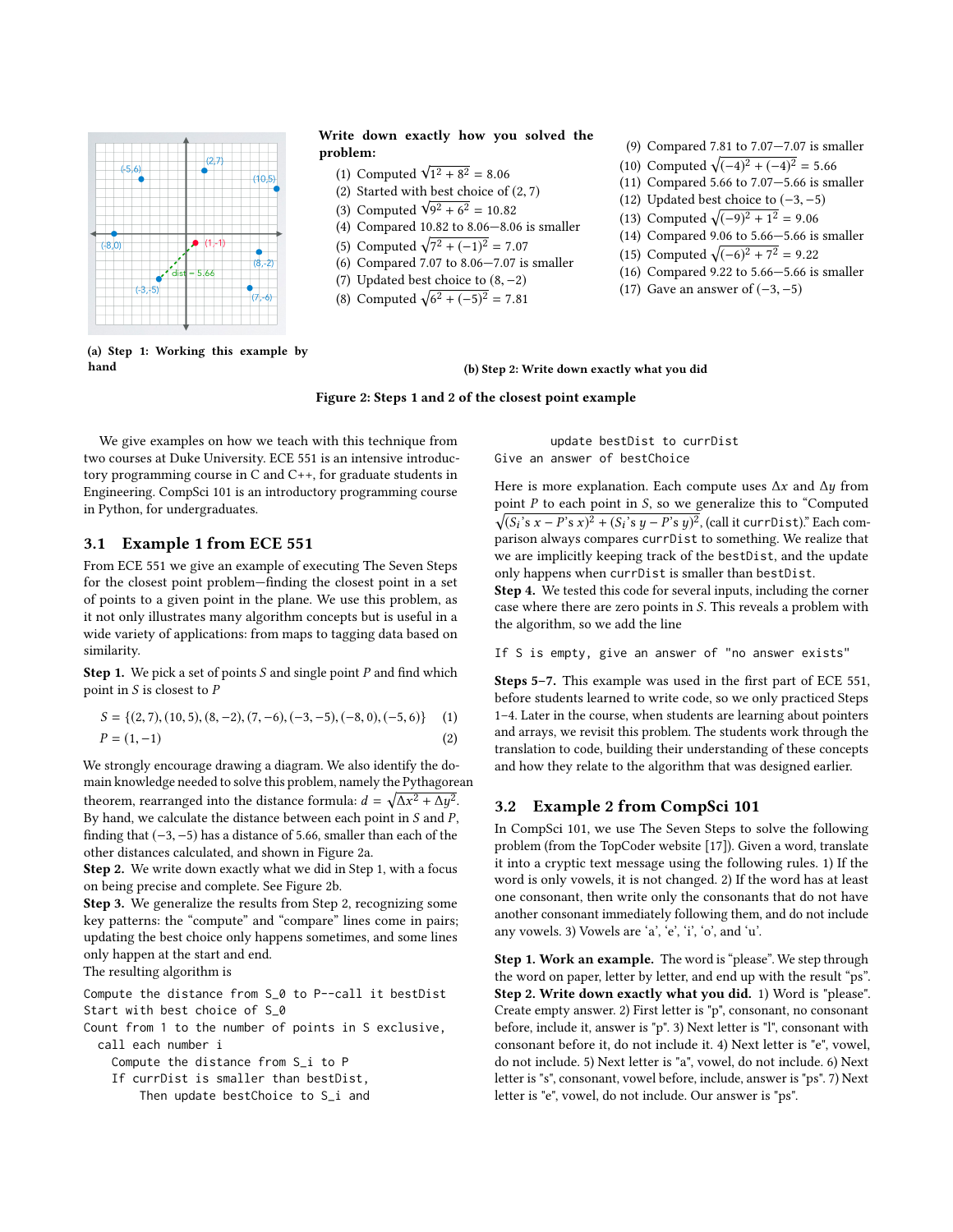Step 3. Generalize. In generalizing, we discuss how we find repetitive behavior and conditional behavior, as is typical of many algorithms. For this problem, we see how making the lines in the algorithm repetitive is done most easily by "pretending" that there is a vowel before the word—doing so removes special cases and makes the algorithm uniform. Generalization results in an algorithm that looks like this:

```
start with before being 'a'
ans is empty
for each letter in word
    If letter is a consonant, and before is a vowel,
        then add letter to ans.
    set before to the current letter
give back ans as your answer
```
Step 4. Test your algorithm. We follow the algorithm with the word "message" and get "msg". It works!

Step 5. Translate to Python code. Translation to code proceeds in a straightforward fashion: each line in the algorithm corresponds directly to one line of code. Checking if a letter is a vowel (or consonant) are logical choices to abstract out into another function. Students are familiar with the function isVowel(), so they can simply use it without solving another problem. The resulting code is:

```
before = 'a'
ans = \cdot \cdotfor ch in word:
    if not(isVowel(ch)) and isVowel(before):
        ans += ch
    before = ch
return ans
```
Step 6. Test. Testing shows that this algorithm works on many cases, but not on the string "a" (where the result should be "a", but is "").

Step 7. Debug. Debugging shows us that the problem was with our algorithm, so we return to Step 3. We note that repairing this algorithm likely requires working more examples, as none of the examples previously worked behave like the problematic test case. Once the algorithm is repaired, it can be translated back into code (repeating Step 5), and re-tested to find that it is now correct.

# <span id="page-3-0"></span>4 USAGE OF THE SEVEN STEPS IN COURSES

## 4.1 ECE 551

ECE 551 is an intensive programming class for Masters students in Electrical and Computer Engineering. This course builds fundamentals from the ground up, to take students from whatever their prior programming background might be (including nothing) to solid programmers ready to take graduate-level computer engineering courses the next semester. This course has pervasive use of The Seven Steps—we discuss it (and its importance) on day 1 of the course, and use it as the primary way to teach examples.

This course uses a flipped classroom, so the examples are not done in lecture. Instead, the students watch them in videos, which are part of the textbook [\[6\]](#page-6-19) that we wrote for this course (which has embedded videos). This book includes 19 video examples where we use The Seven Steps to devise an algorithm and turn it into code. Three of the early chapters are entirely devoted to detailed discussion of The Seven Steps (one focuses on Steps 1–4, one focuses on Step 5, and one focuses on Steps 6 and 7). This course also makes use of the Lego Lab, described in Section [4.3.](#page-3-1)

Furthermore, when students seek help, the instructors and TAs give assistance within the framework of The Seven Steps. For example, we respond to students saying "I'm stuck on this problem" with "Which step are you having problems with?" When students say "I cannot find the pattern in these steps," then we respond that it is quite good that they can precisely identify the problem they are having and work with them on how to find the pattern in the steps they wrote.

## 4.2 CompSci 101

CompSci 101 is an introductory Python programming course for undergraduates. This course is the first computer science course for the major, and typically 80% of the students have never programmed before. We integrate examples of The Seven Steps into the course and illustrate with those examples how this technique helps to write code. We introduce the technique in the fifth lecture and show them all of The Seven Steps for solving a particular problem. We work the first four steps with pencil and paper and then work Steps 5–7 on the computer. We ask them for input as we work through all seven steps. We spend a lot of time on this first example so students can see how we would solve each step. Writing an algorithm by hand and going through all seven steps in such detail takes a long time. For later examples, we built the problem solving steps into our lecture slides so that we could cover them more quickly and have time to go over more examples in detail. We used this technique in eight of the 26 lectures (30%), spread throughout the semester, and used it in the Lego Lab, described in Section [4.3.](#page-3-1) In the majority of the examples we focused on the first four steps, and in a few examples we worked through all seven steps.

In two consecutive lectures, we revisited a problem to show a different translation to code. In the first lecture for this problem we went through all seven steps to solve the problem, with the code resulting in a loop that iterates through all of the elements. In the next lecture we learned about indexing with a loop. Then we revisited the same problem from the previous lecture, but started with step 4, the same algorithm we had previously developed. This time we translated each line from that algorithm into different code that used indexing, resulting in a cleaner solution for the problem.

In another lecture, we were able to show the value in putting time into developing an algorithm before coding. In this lecture we worked through the first four steps for a problem. Then we translated each line of the algorithm with live coding with suggestions from students. We ran the program on several sets of test data and it worked correctly the first time! Students were very impressed. This really showed how investing a lot of time in the first four steps meant that little to no time was spent on debugging.

## <span id="page-3-1"></span>4.3 Lab with The Seven Steps

Both courses do a lab which focuses on Steps 1–4 of The Seven Steps, in which students determine and write down the algorithm used to place Legos on boards in a sequence of boards that defines a particular pattern. Patterns typically start with one lego on a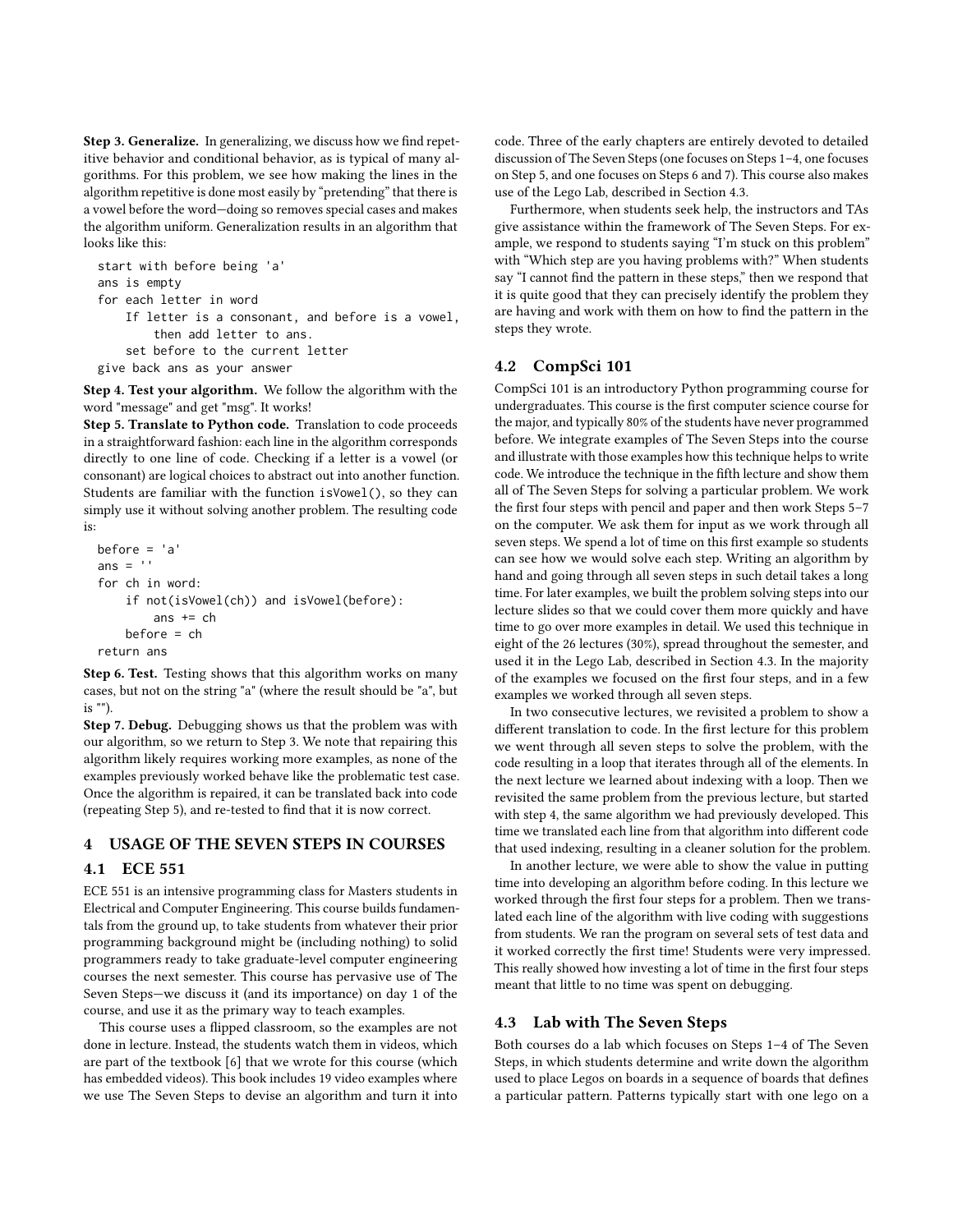board, then two legos on a board, then three legos on a board, etc. Students are suppose to identify an algorithm so that given a particular number, say 8, they could put down 8 legos on a board that following the pattern. The goal of this lab is to completely decouple Steps 1–4 from anything dealing with code (it can be done before students have even learned any syntax of any programming language).

An example Lego pattern is shown in Figure [3.](#page-4-1) This pattern would be appropriate when students have learned about repetition, conditionals, and modulus. This example uses two types of legos, square brown legos and orange rectangular legos that are twice the size of the square legos. The pattern is the following. The first board labeled 0 has one lego, a square lego in the bottom left corner. The second board labeled 1 uses two legos, a rectangular lego in the bottom left corner and a square lego that starts four columns over and one row up. Each consecutive board has one more lego. Students will need to make observations to help them in writing an algorithm that describes the pattern. They may notice the first lego on each board alternates from square to rectangle to rectangle, and then repeats. Meaning the seventh board would start with a square lego in the bottom left corner. They may notice that consecutive legos on a board are always four columns over and one row up. It can be a challenge for students to write an algorithm for the Nth board that describes the placement of the N legos on that board.

Prior to the lab, the instructors prepare two different patterns: the "A" and the "B" pattern. The algorithm one writes to explain a pattern is parameterized over one integer (N). The complexity of the algorithm should be appropriate to the amount of practice/skill the students have. The concepts involved should be appropriate to the material covered recently. Instructors (or TAs) execute the algorithm for  $N = 0, 1, 2, 3, 4$  (more values of N if needed for a complex algorithm). Each parameter value is done on a separate Lego board. Boards are labeled with the value of  $N$  with a post-it note.

<span id="page-4-1"></span>

Figure 3: Example Lego boards for an algorithm with N=0–4.

For the actual lab session, students are divided into groups (approximately 4 students per group). The groups are then divided into "A" and "B" groups. Each "A" group is given a set of boards on which the "A" pattern is shown for e.g.,  $N = 0$  to 4 legos, and each "B" group is given a set of boards representing the "B" pattern. "A" groups should not be able to see "B" boards, and vice-versa. The students are then instructed to devise and write down an algorithm which would produce the pattern of Legos for any value of N. Each group has some spare Legos and boards so that they can work examples themselves.

After the students have had sufficient time to devise their algorithms, they are instructed to execute their own algorithm for the next value of N (e.g., if they were given  $N = 0-4$ , they are instructed to execute  $N = 5$ ). When they complete this task, they swap algorithms (but not boards) with a group who had a different pattern ("A" swaps with "B").

The students are then instructed to execute the algorithm they received for a value of N, say  $N = 5$  (or whatever value was just used). This means that an "A" group is executing a "B" group's algorithm, without having seen the "B" pattern or any of the "B" boards—the only information they have to go on is what is written in the algorithm.

When the groups finish executing the algorithm they received, they are told to compare results with the group whose algorithm they executed. The students are instructed to discuss the discrepancies in their results with each other, as well as any difficulties they had following the instructions.

This lab provides students with a lot of insight into Steps 2 and 3 of The Seven Steps (with Steps 1 and 4 being quite helpful in being successful). Often, students overlook important details (e.g., color, size, or orientation of their Legos) when writing their algorithms this is the key skill of Step 2 and is critical to programming. Of course, finding the patterns in the Lego placement is key to writing a general algorithm, so students practice Step 3 as well. Sometimes students who struggle to find a pattern try to give instructions like "etc." "and then keep doing it similarly," or even "you know what I mean"—other groups struggle to follow such ambiguous steps and report their frustrations back to the group who wrote the poor algorithm. The fact that the algorithm is completely separated from writing code is crucial—the students can see that it is not a problem of remembering the syntactic details of a particular language, but rather that they are not being clear, and/or not finding patterns accurately.

## 4.4 Other uses

Beyond our use of The Seven Steps in our in-person courses, we have two different online introductory programming specializations in Java [\[1\]](#page-6-20) and C [\[2\]](#page-6-21), which make heavy use of The Seven Steps. In these courses, major examples are worked through with The Seven Steps, to go from a problem statement to working code. As with many in-class examples, we typically focus on Steps 1–5.

We are also seeing other instructors who are aware of The Seven Steps put it to use in their own courses. We are aware of a class at another University which makes use of the textbook [\[6\]](#page-6-19) that we wrote for ECE 551. As previously mentioned, this textbook heavily emphasizes The Seven Steps.

#### <span id="page-4-0"></span>5 EVALUATION

#### 5.1 Student Anecdotes

One of the clearest indicators of the success of The Seven Steps in our classes is the stories that students tell us of their programming success. For example, one student in CompSci 101 wrote the following e-mail to Rodger towards the end of the semester:

I just want to tell you that I tried the seven step method, and I worked on all of my code for one or two hours before I even looked at the computer. AND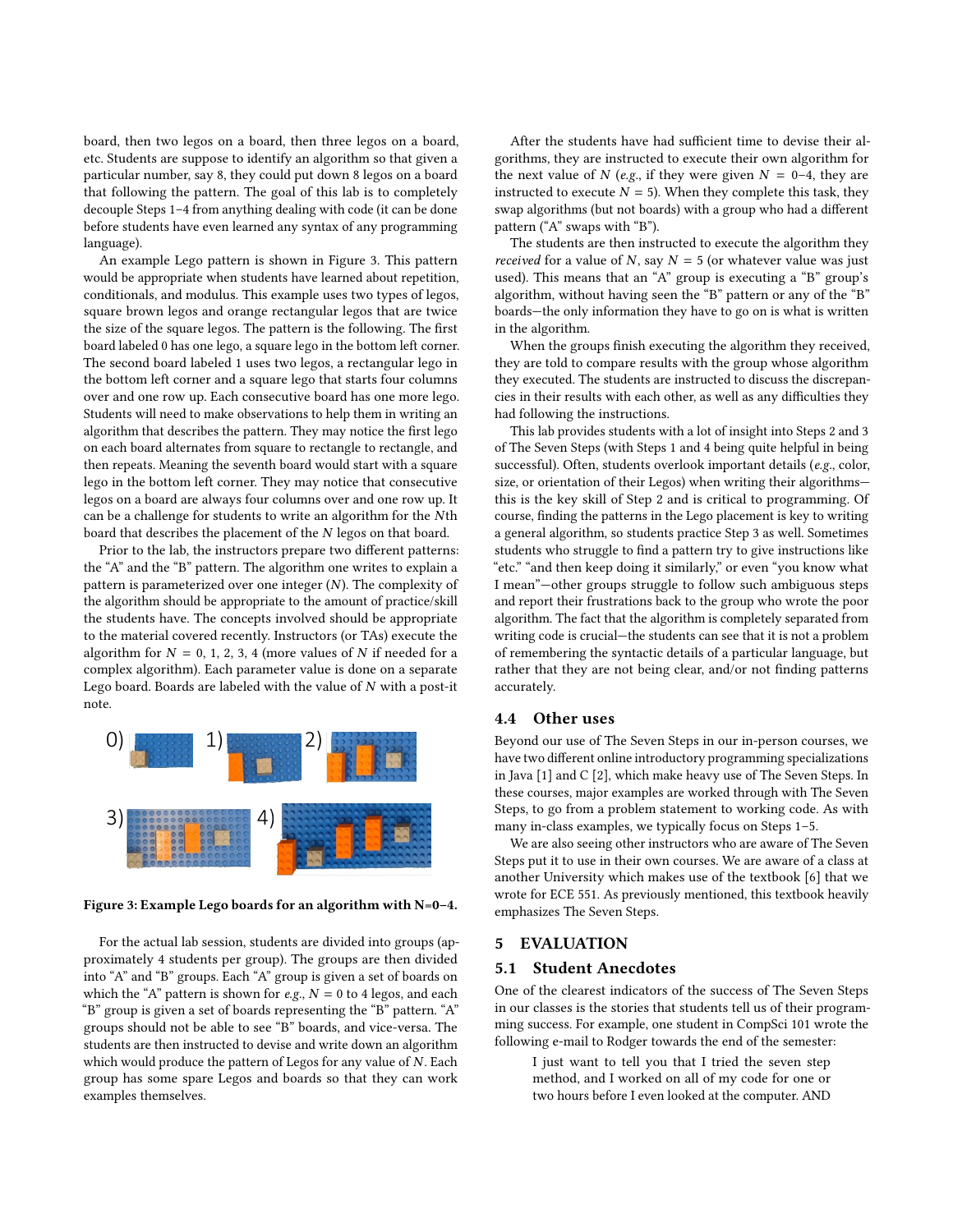<span id="page-5-1"></span>

Figure 4: Students' use of The Seven Steps, by course.

IT WORKED! I got all my code right on the first try! For the first time ever, I don't have to go to the help lab for hours on end. I just wanted to tell you how satisfied I am. Yay! Have a good day and thank you for re-teaching me the strategy.

We find this story particularly telling, as the student clearly has been struggling to write code on her own. However, when she follows The Seven Steps—and uses them to carefully plan before writing any code—she is able to write correct code on the first try. She is excited about the success and empowered by the ability to write working code without help.

A student in one of our online courses wrote the following:

I have been programming for a couple of years. Learned from so many resources but none said how to write the algorithm, they just say you should write your algorithm first. The steps illustrated here are beautiful and definitely help to understand how to decompose a problem.

Even though this student has some experience programming, we find this story important—the student contrasts The Seven Steps with the approaches he has tried to use before. While he does not say what the prior approaches were or in what context they were used, he notes that "none said how to write the algorithm."

#### 5.2 Survey Results

At the end of the semester, we conducted an anonymous, voluntary survey of both courses. We asked the students to report how often they used The Seven Steps, how useful they found various steps in the process, how important they thought various skills were (at start and end of course), and how confident they were in their programming ability. In total we received 132 responses from a total of 463 students (122 from ECE 551 and 341 from CompSci 101). Of these responses, 70 students reported their gender as "male," 61 reported their gender as "female," and 1 student did not report.

Figure [4](#page-5-1) shows the percentage of students in each class who reported using The Seven Steps never, rarely, sometimes, often, or always. ECE 551 shows a remarkably higher rate of use of The Seven Steps than CompSci 101. One logical explanation is that The Seven Steps was emphasized much more strongly in ECE 551, as described in Section [4.](#page-3-0) However, other factors, such as the age and maturity of the students, may also contribute to these differences.

One set of these questions asked students to rate their perceived importance of four skills at the end and the start of the semester.

<span id="page-5-2"></span>

Figure 5: Mean student perceptions of skill importance

Three of these skills—Thinking before starting to write code, Finding patterns in a set of directions, and Being able to carefully and precisely articulate how you solved a problem—are important to programming, and we would hope students both learn them, and learn that they are important. The other skill—Memorizing example code that you have seen—is not important for programming, even though many students think that it is, based on prior academic success from memorization.

Figure [5](#page-5-2) shows the average rating, on a scale of 1 ("not at all important"), 2 ("slightly important"), 3 ("neutral"), 4 ("very important"), and 5 ("extremely important"), for each of these four skills before the course (shown in solid bars) and after the course (shown in striped bars). We plot error bars for a 95% confidence interval around the mean on each bar.

The first observation is that the students' perception of what is important moves in the correct direction on all four skills: it increases for the three that are actually useful for programming and decreases on memorizing code. This change is statistically significant for the first two skills. Unfortunately, there is no control group available, so we cannot draw conclusions about whether these changes come from The Seven Steps in particular, or programming in general. However, The Seven Steps explicitly places emphasis on these skills. We also divided this data by gender, and found similar results and trends for both male and female students.

We also examined the relationship between how often students reported using The Seven Steps, and the level of confidence that they reported in their programming ability at the end of the course. While results were not statistically significant, those with more use of The Seven Steps reported higher confidence on average.

#### <span id="page-5-0"></span>6 CONCLUSIONS

The Seven Steps provides students a step-by-step approach to work through programming problems, from problem statement to working code. It is important for instructors to integrate this technique into solving problems throughout the semester. We have had great success using this technique in a variety of courses, both in the classroom and online—and other faculty are beginning to adopt this technique. We highly recommend this approach to other CS instructors for use in their own classrooms.